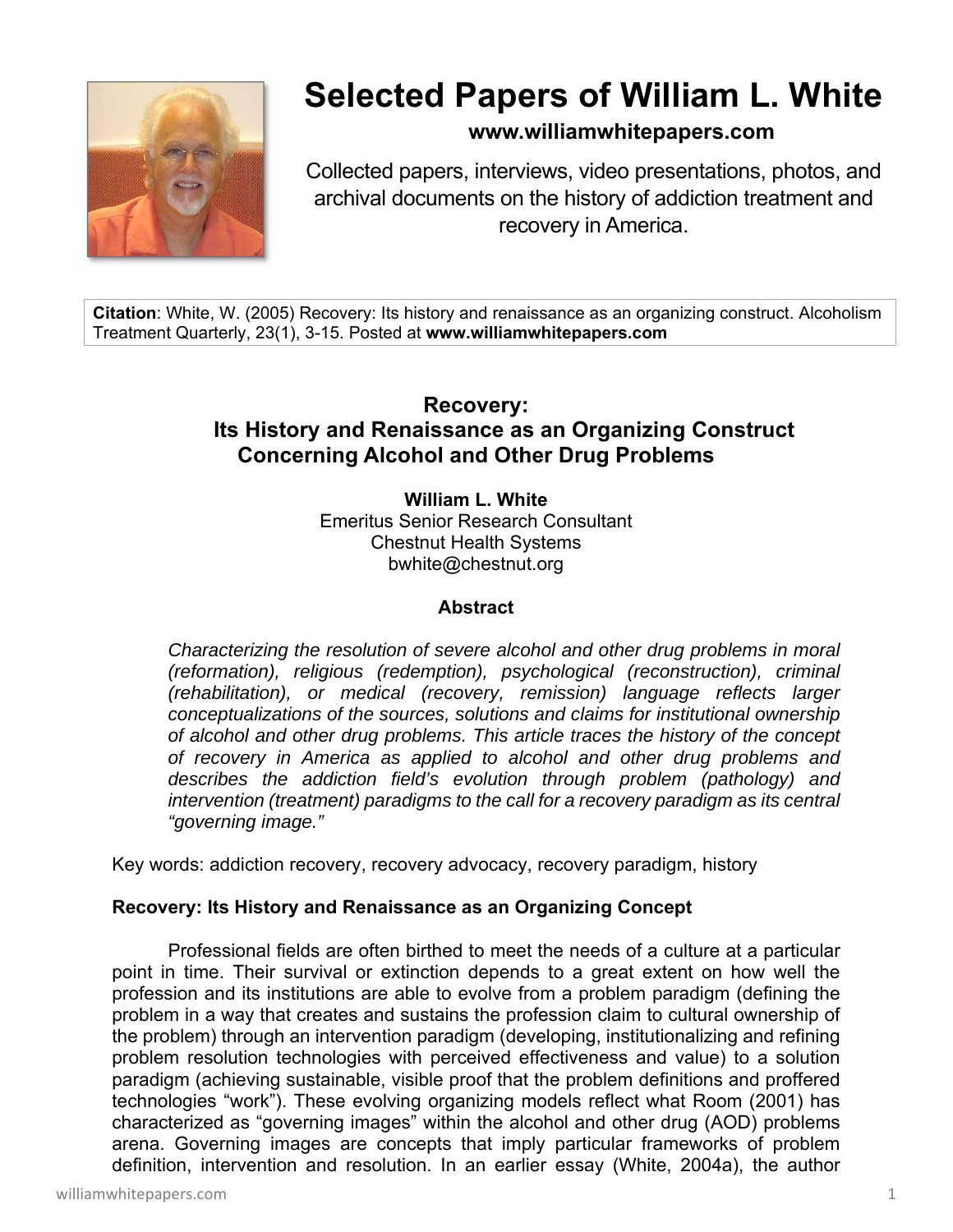described the evolution of the addictions field's conceptual center from a focus on pathology (the study of AOD problems as medical diseases) to treatment (medical/psychiatric/psychological interventions into AOD problems) to recovery (prospects and processes for long-term resolution of AOD problems). This essay elaborates on this proposition by describing the history of the concept of recovery and the call to make recovery the "governing image" of a maturing addictions field.

#### **The Discovery of Recovery**

A dramatic rise in alcohol consumption in the late  $18<sup>th</sup>$  and early  $19<sup>th</sup>$  centuries led to a shift from moral/religious/legal conceptualizations to medical conceptualizations of chronic drunkenness—a shift that was subsequently applied to the chronic use of opium, morphine, and cocaine. This "discovery of addiction" (Levine, 1978) led to new ways of characterizing alcohol and other drug-related problems and the processes through which such problems could be resolved. The intemperate drunkard became first the inebriate, then the dipsomaniac, and then the alcoholic/addict. The source of alcohol problems shifted from moral character to the disease processes of inebriety, dipsomania, alcoholism, and addiction. The perception of chronic drunkenness shifted from a characterologically-rooted assertion of volitional choice (a bad person choosing to do bad things) to a biologically-rooted disease of the will (a good person doing bad things over which he or she has limited volitional control). The perception of the solution to these problems at an individual level shifted from vice and reformation (moral model) to sin and redemption (religious model) to sickness and recovery (medical model).

The roots of the medical model can be traced to a social reformer (Anthony Benezet, 1774), a physician (Benjamin Rush, 1784) and a member of the clergy (Lyman Beecher, 1827). In this new medicalized view, chronic drunkenness was defined as a medical disorder (an "odious disease" that "resembles certain hereditary, family and contagious disease") (Rush, 1784, p. 8). The word *cure,* rather than *recovery,* was initially applied to the resolution of drunkenness as it was similarly applied to the reversal of other disorders of health. Optimism about cure was inherent in Benjamin Rush's early call to create special institutions for the care of the inebriate (Rush, 1810). Where *cure* placed the center of focus on the medical professional, the term recovery both extended the time frame involved and shifted the focus to the actions and experience of the person making the transition from chronic drunkenness to stable sobriety. Dr. Samuel Woodward made one of the earliest references to the term *recovery* as applied to addiction when he called for the creation of inebriate asylums.

#### *God forbid that we should erect asylums for our own children! But God forbid, if our own children become drunkards, that they should fail to find asylums for seclusion and recovery!* (Woodward, 1836, p. 29)

Three years earlier, Gerrit Smith (Sigorney and Smith, 1833) had penned an essay entitled "Reformation of the Intemperate" in which he described thirty-eight cases of *reformed* drunkards. Smith noted the public sentiment that the drunkard was beyond *cure*, but provided evidence of the permanent "reformation of intemperate persons." The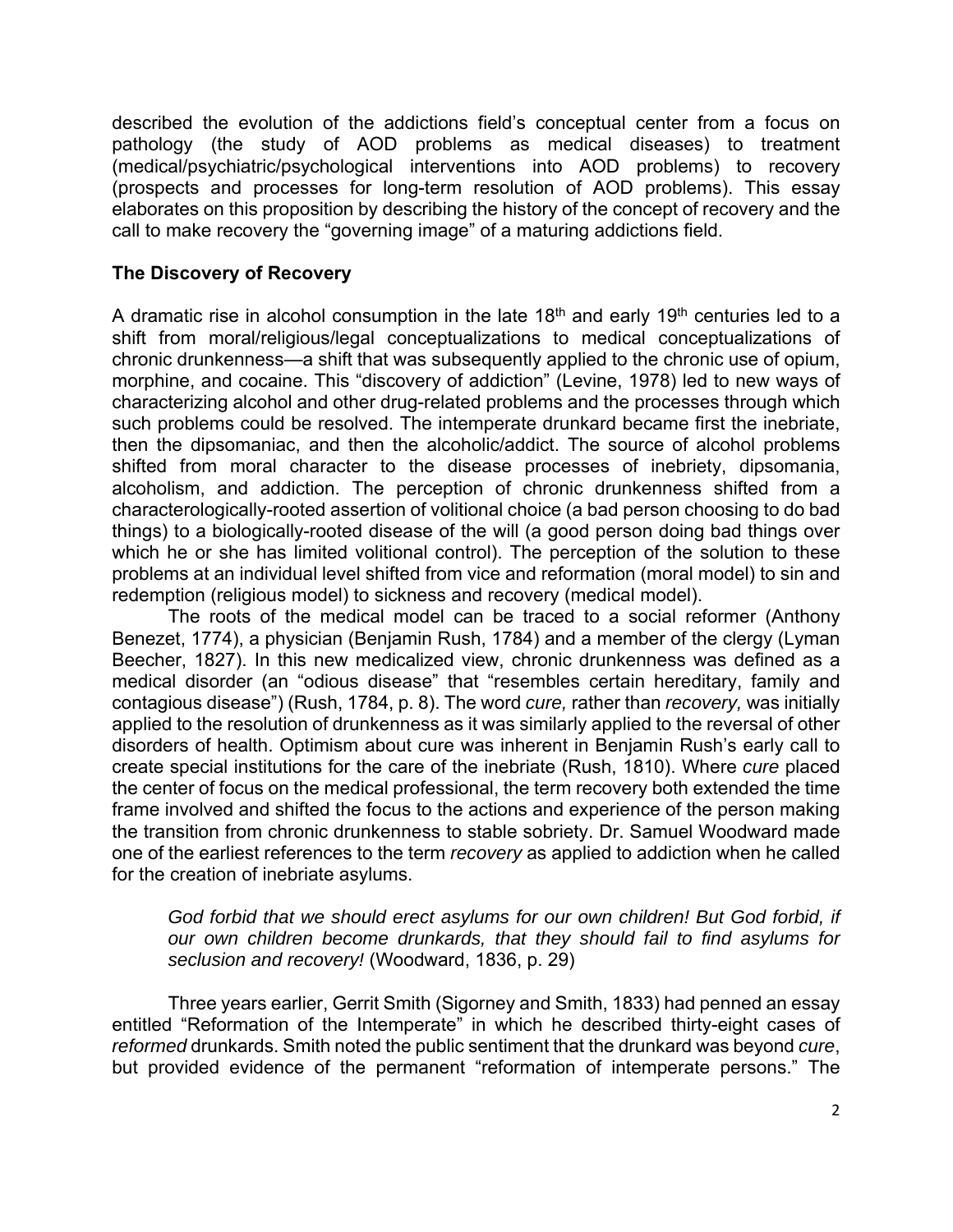transition from Smith's "reformation" to Woodward's "recovery" marks a significant shift from moral to medical frameworks of understanding the source and solution to severe and persistent alcohol problems.

Sobriety-based and moderation-based mutual support groups flourished in the mid-nineteenth century, but nearly all of these groups—the Washingtonians, the fraternal temperance societies, the ribbon reform clubs, the Businessmen's Moderation Society viewed the personal solution to drunkenness as a process of moral and religious reformation achieved through public commitment to sobriety or restricted consumption (pledge signing), mutual surveillance and support, and rescue work with other drunkards. The "drunkards tales" (alcoholic biographies and autobiographies) of this era characterize the transition from chronic drunkenness to stable sobriety using a variety of terms: "reformation," "restoration" (of body, mind and social position), "redemption," "repentance," "rebirth," "resurrection," "rescue and deliverance," and "liberation" (see Gale, 1842; Woodman, 1843; Green, 1849; Gough, 1870; Berry, 1871; McKenzie, 1875).

There was an emerging consciousness that achieving sobriety following chronic drunkenness was an on-going process rather than point-in-time "pledge of perpetual hate to all that can intoxicate" (Gale, 1842). This process came to be understood as something more than a renunciation of alcohol and a sobriety resolution. Harrison reported in 1860 that the Washingtonian Society of Boston "fitted up rooms under their hall for the temporary accommodation of reformed, or rather, reforming, men". The debate over whether abstinent alcoholics were *recovered* or were *recovering* had begun. A portion of this debate emerged from the growing realization that recovery required and involved more than the absence of drinking. McKenzie declared in 1876 that, "The only safety for men who have once yielded to their appetite for drink, is in a change of heart, involving a complete change of life." While the terms *recovery* and *recovered* appear a few times in this literature (e.g., McKenzie, 1876, p. 94), their use generally refers to the brief period of physical convalescence following an acute drinking episode rather than the broader and more sustained resolution of addiction to alcohol. There are only occasional references to a larger understanding of an inebriate having "recovered from their [distilled spirits or intemperate habits] power" (Gale, 1842, p. 75).

As inebriate homes and asylums spread between 1860 and the end of the 19<sup>th</sup> century, the nation's first inebriety specialists viewed inebriety as a disease and used the term *recovery* to depict the inebriate's return to health. Dr. Albert Day in his 1867 text, *Methomania*, spoke not only of recovery for his patients, but even suggested the concept of "partial recovery"—dramatic improvements in the functioning of chronic drunkards who had yet to achieve sustained abstinence (Day, 1867, p. 33). Dr. Robert Parrish, the driving force behind the founding of the American Association for the Cure of Inebriety, similarly spoke of "recovery from a life of inebriation to a life of sobriety" and noted the ability of some inebriates to "recover naturally, that is of their own unaided efforts" (Parrish, 1886, pp.84, 126) Parrish went on to describe recovery as an enduring process that required what today would be called relapse prevention.

*The paroxysms may be arrested, prevented, or controlled, by becoming familiar with the prodromic symptoms, and giving timely heed to their admonitions by the use of remedial measures. (Parrish, 1886, p. 181)*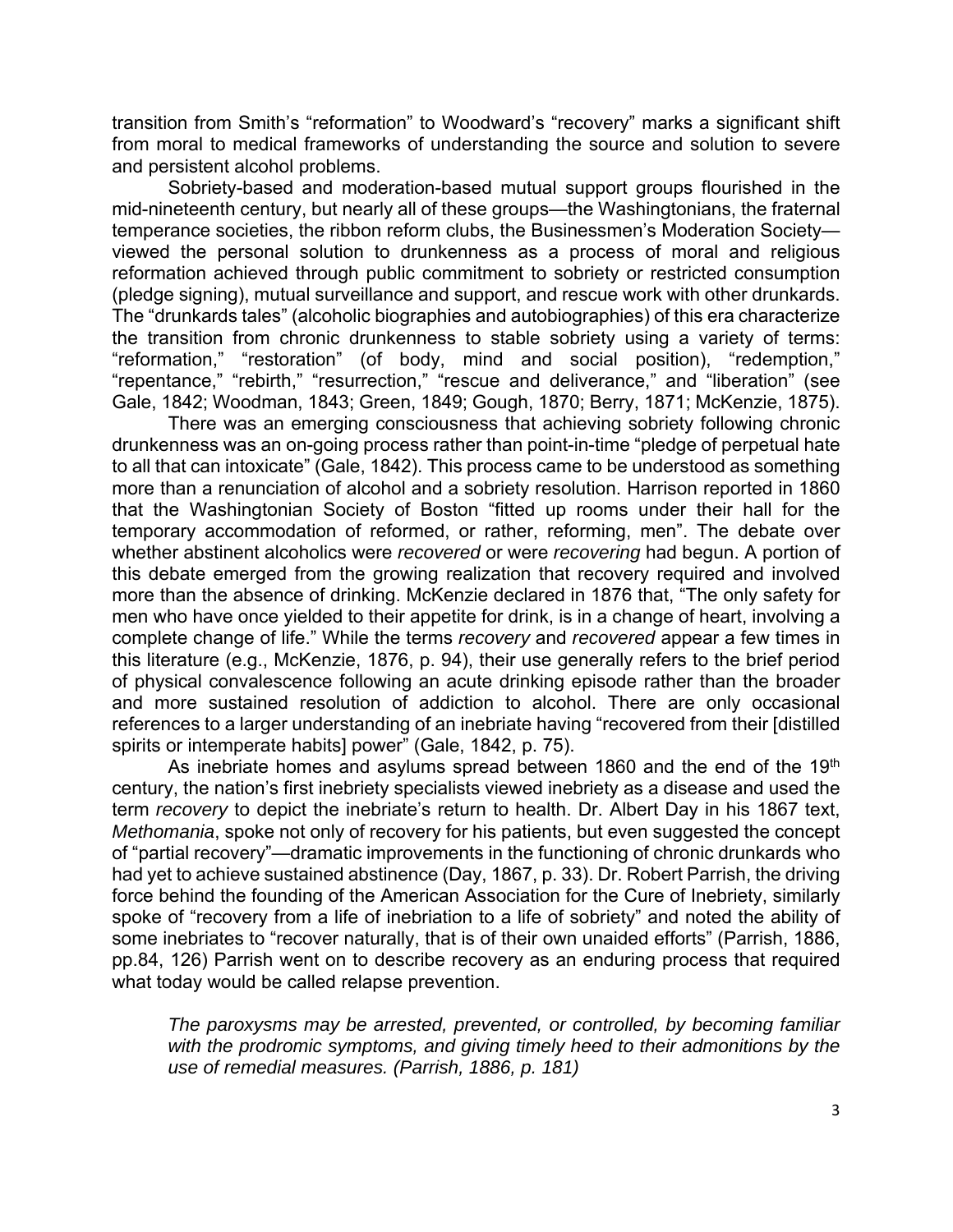Pioneers like Parrish did not view the transition from perpetual drunkenness to enduring sobriety as a moral decision (pledge signing) or as an outcome of religious experience (conversion, redemption). They instead viewed recovery as a sustained process requiring both medical supervision and the inebriate's active and sustained participation in his or her own convalescence. These first addiction medicine specialists called for the quarantine of the inebriate where "he could be treated for his malady until he recovered" (Crothers, 1893). In their view, the disease of inebriety proceeded "either to recovery or death" (Willet, 1877, p. 14). The literature of the inebriety treatment movement sustained its proposition that intemperance was a disease but vacillated between references to cure and references to recovery, with the latter eventually replacing the former (Proceedings, 1870-1875).

#### **Recovery: Lost and Found**

Most inebriate homes and asylums and recovery mutual aid societies collapsed during the opening decades of the twentieth century. The medicalization of alcohol problems faded in a wave of pessimism about the prospects of long-term recovery from alcohol and other drug addiction (White, 1998). The alcoholic was again seen as incorrigible, and the solution to drunkenness shifted from personal reformation or rebirth to depriving the present and future drunkards' legal access to alcohol. In the wake of growing stigma attached to alcoholism, a new generation of addiction specialists tried to explain that hope for recovery would be poor for any disease that came under treatment so late. They argued that good recovery rates were possible but only if treatment was provided earlier in the course of alcoholism (Cooper, 1913, p. 97). But amidst the rising stigma of alcoholism and the drives for county, state and then federal Prohibition, professional advocacy for treatment and recovery waned and the public voices of recovering people fell silent.

A psychotherapy clinic established at the Emmanuel Church in Boston in 1906 marked a pocket of continued hope for recovery from alcoholism. The clinic, which integrated medicine, religion, and psychology in the treatment of alcoholism, trained lay therapists who had been successfully treated for alcoholism at the clinic. Courtenay Baylor, the first of the Boston lay therapists, described this resolution of alcoholism in terms of "recovery" and "reconstruction"--the latter referring to fundamental changes that had to occur in the alcoholic's personality (Baylor, 1919, p. 38). Richard Peabody, the most famous of the lay therapists, later abandoned the concept of recovery, embracing instead a demedicalized view of the source and solution to alcoholism. Peabody saw alcoholism not as a disease of the body but as a "disease of immaturity" that required the alcoholic (who Peabody characterized as a "spoiled child"), not to recover, but to grow up via a reconstruction of personal character. When this moral and psychological reconstruction had occurred, the alcoholic was viewed not in a state of continuing recovery but as a person who had "rid himself of his habit once and for all"—"an exalcoholic" (Peabody, 1933, pp. 170-171,187). The Emmanuel Clinic was joined by a new generation of private hospitals and sanatoria that boasted of their abilities to treat alcoholism. For a brief time, the concept of *cure* again competed with the concept of *recovery*.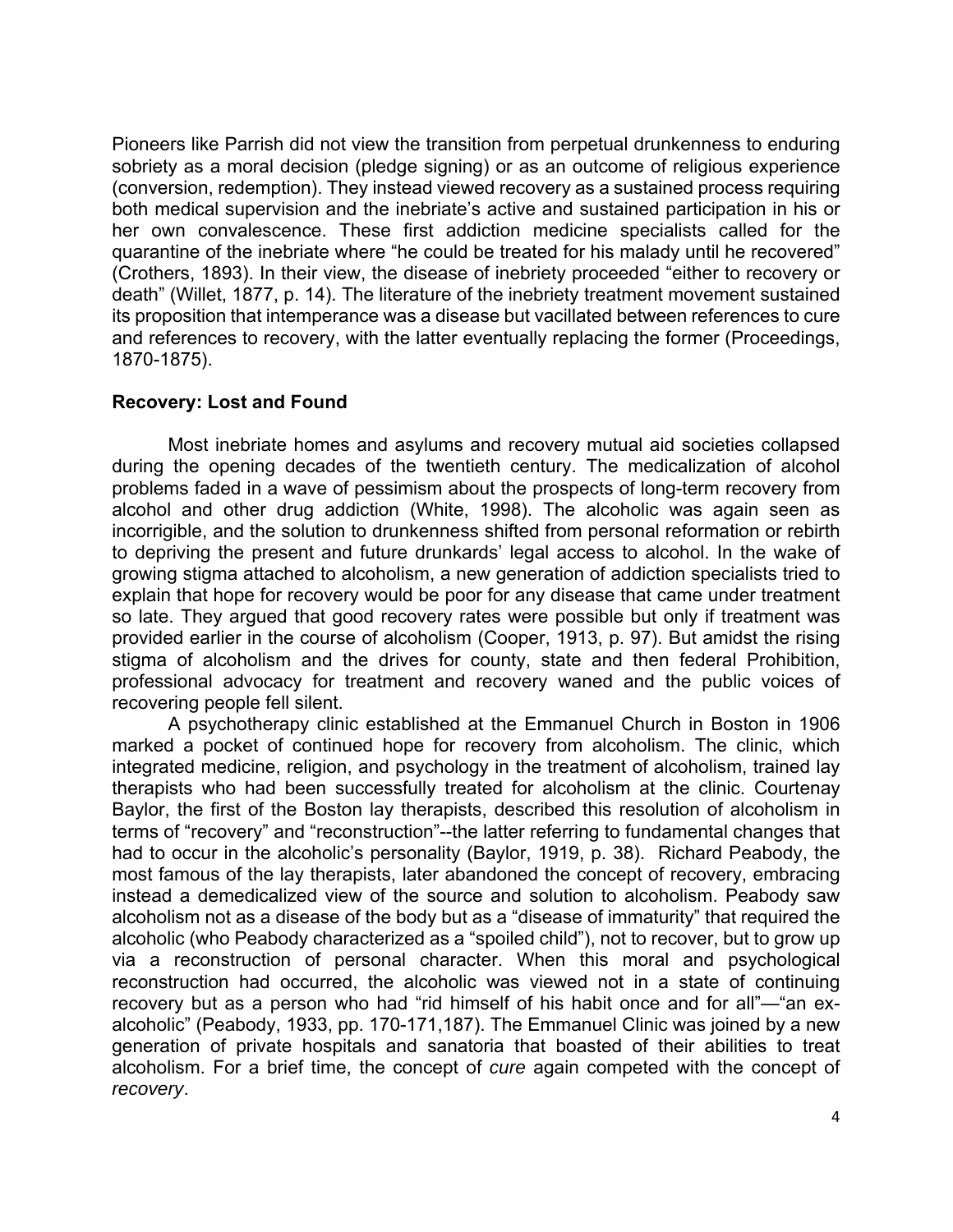The founding of Alcoholics Anonymous (AA) in 1935 marked the re-emergence of *recovery* as a word and concept centrally linked to the resolution of alcoholism. The first (1939) edition of AA's basic text contained more references to *recovery* than any previous text, using the term *recovery* in the book's subtitle (*The Story of How More Than One Hundred Men Have Recovered from Alcoholism*) and proclaiming its purpose to describe "PRECISELY HOW WE HAVE RECOVERED" (caps in original text). Various forms of the word *recovery* appear more than 70 times in the first edition of AA's "Big Book" (Alcoholics Anonymous, 1939).

 AA portrayed the resolution of alcoholism not as a decision or an event but an enduring process. It is with AA that we see the movement of *recovery* from a peripheral to a central, organizing construct. Prior to AA, the word *recovery* tended to imply the extended convalescence often required to reverse the physical ravages of alcoholism. It is in AA that we find the term used as the central concept depicting the ongoing cognitive, emotional, behavioral and spiritual reconstruction of the sobered alcoholic. Also significant was AA's shift in emphasis from recovery initiation (how to stop drinking) to recovery maintenance (how to not start drinking) and from chemical sobriety to "emotional sobriety" (Wilson, 1945). Positive coverage of AA by the American press in the mid-twentieth century stirred a resurgence of faith in the prospects that at least some alcoholics could permanently stop drinking. AA declared in the first edition of its basic text: "We are not cured of alcoholism. What we really have is a daily reprieve contingent on the maintenance of our spiritual condition" (AA, 1939, pp 104-105). The focus had shifted again from cure to recovery as a time-extended and multi-dimensional process.

#### **Recovery, Treatment, and Backlash**

Alcoholics Anonymous was part of a larger "modern alcoholism movement" that between 1935 and 1970 redefined America's conception of alcoholism and the alcoholic (Johnson, 1973; Roizen, 1991). The centerpiece of the modern alcoholism movement was a set of "kinetic ideas" that focused on the nature of alcoholism ("is a disease") and the alcoholic ("can be helped" and "is worthy of help") (Anderson, 1942; Mann, 1944). Through the efforts of the National Committee for Education on Alcoholism (the precursor to today's National Council on Alcoholism and Drug Dependence), the federal, state and local investment in alcoholism education and treatment expanded with a fully developed alcoholism field emerging in the 1970s. Public support for alcoholism treatment rose as Americans came to see alcoholism in medical rather than moral terms and as the popular image of the alcoholic shifted from that of the "Skid Row" wino to that of a family member, friend, neighbor or co-worker. Recovery also became more visible as many prominent Americans publicly declared their recovery from alcoholism in the late 1970s.

The eventual fruits of the modern alcoholism movement included a multi-billion dollar treatment industry; a broadened conceptual and institutional scope from alcoholism to chemical dependency, substance abuse, and addiction; the extension of the latter into the realm of "process addictions" (excessive and harmful relationships with people, work, money, gambling); and a shift in focus from the nature of AOD problems to the availability of effective interventions ("Treatment Works"). All were embraced within an amorphous, highly commercialized "recovery movement" that became something of a cultural phenomenon in the late 1980s and 1990s (White, 1998), with one social commentator referring to it as "recovery fever" (Blau, 1991). This phenomenon was marked by an explosive growth of Alcoholics Anonymous, the adaptation of AA to virtually every human problem, a recovery publishing boon, and an unending parade of celebrities entering and returning from "rehab."

The brief super-success of the recovery movement was followed in the 1990s by a backlash to this movement. The backlash took many forms, including attacks on the medicalized concept of addiction (Davies, 1997; Schaler, 2000), criticisms of the conceptualization of addiction as a disease (Fingarette, 1989; Peele, 1989); and challenges to the related concept of co-dependency (Kaminer, 1992; Katz and Liu, 1991). There were also sustained attacks on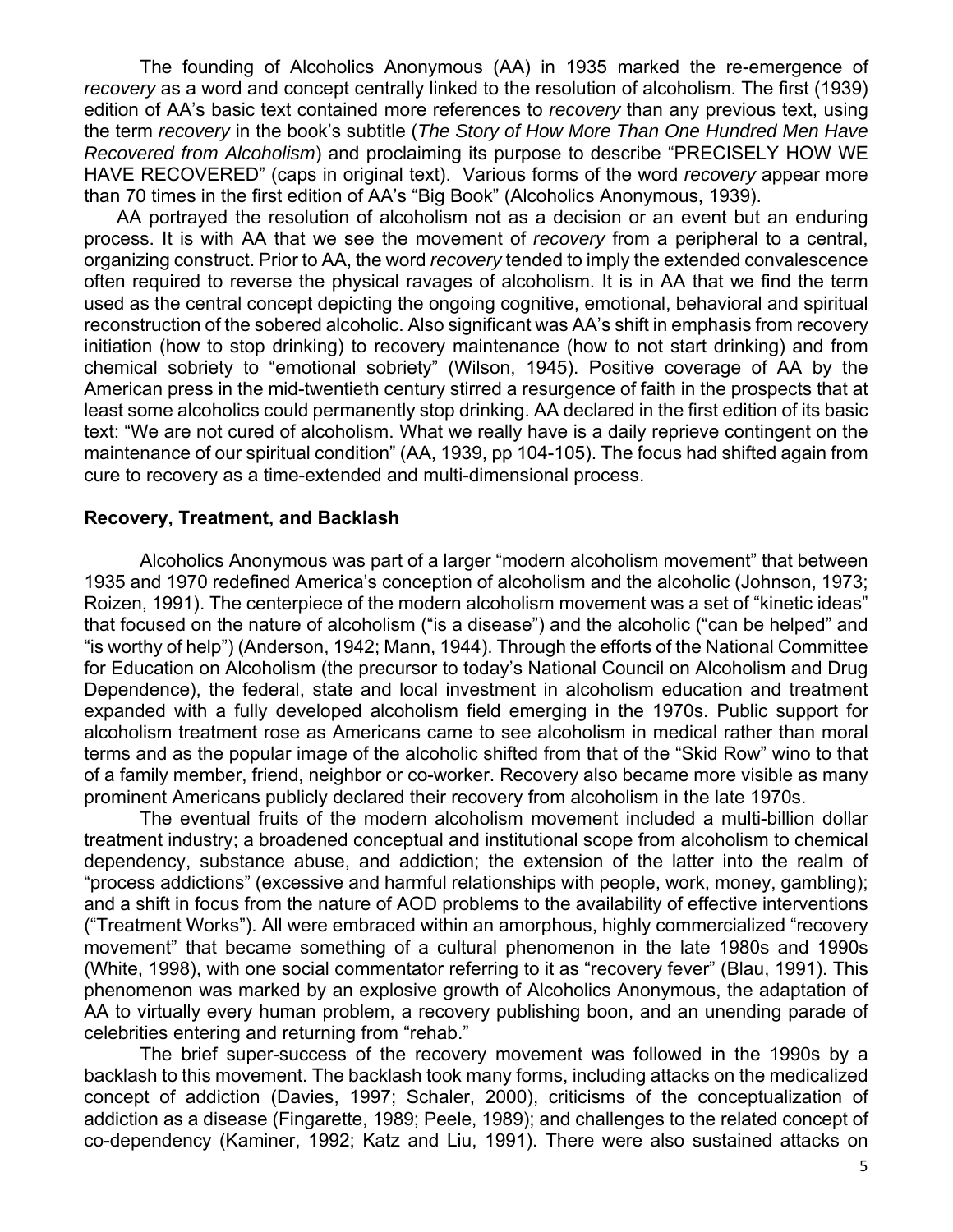addiction treatment (Peele and Brodsky, 1991) and on Alcoholics Anonymous and other Twelve Step programs (Bufe, 1991; Ragge, 1998; Peele and Bufe, 2000). There were financial backlashes against the treatment industry in the form of an aggressive system of managed care that led to the downsizing or closure of many hospital-based and private addiction treatment programs. These ideological and financial backlashes unfolded within the larger restigmatization, demedicalization and recriminalization of AOD problems during the 1980s and 1990s (White, 2000).

## **A Recovery Renaissance**

 In the wake of ideological and financial backlashes against the ill-defined and highly commercialized "recovery movement" (Kurtz, 1995), there is an emerging recovery renaissance within the alcohol and other drug problems arena.

 In the sphere of recovery mutual aid, there are increasing varieties of Twelve Step experience (Kurtz and White, 2003), increasing numbers of adjuncts and alternatives to Twelve Step programs (Humphreys, 2004; White, 2004b), and a growing celebration of the diversity of American communities of recovery (White, 2000, 2002).

At national policy levels, this focused attention on recovery is evident in:

- President Bush's Access to Recovery Initiative which expands funding for recovery support services, broadens the range of agencies who can provide such services, and increases consumer choice in selecting providers of recovery support services (http://www.whitehousedrugpolicy.gov/treat/initiative.html).
- the National Institute on Alcohol Abuse and Alcoholism and the National Institute on Drug Abuse's growing interest in the biological foundations of recovery, patterns and styles of long-term recovery, and development of new, post-detoxification, pharmacological aids to recovery.
- the Center for Substance Abuse Treatment's Recovery Community Support Program (http://www.treatment.org/Topics/archive/rcsp.htm) which has sought to involve recovering people and their families and allies in the enhancement of treatment and recovery support services, and Recovery Month activities which have promoted recovery-themed public education and recovery celebratory events (http://www.recoverymonth.gov/2002/links.htm).
- private foundation support for recovery-focused treatment system enhancements, e.g., Robert Wood Johnson's \$9.5 million Paths to Recovery Initiative to enhance addiction treatment access and retention (http://www.pathstorecovery.org/)

There are also national efforts to survey the "recovery community" (Road to Recovery, 1998) and mobilize recovering people and their families into a "new recovery advocacy movement" (White, 2000). This movement is visible at a national level through the Faces and Voices of Recovery Campaign (www.facesandvoicesofrecovery.org) and is visible at state and local levels through the growing network of recovery advocacy organizations (e.g., www.ccar.org), a vibrant "wellbriety movement" in Indian Country (Coyhis, 1999; see www.whitebison.org), and the growth of faith-based recovery ministries, especially in communities of color (Sanders, 2002). Collectively these groups are pushing for recovery representation at AOD-related policy tables, recovery-focused community needs assessment processes, and the development of a full continua of local treatment and recovery support services (White, 2000).

Within the treatment arena, there is also a renewed recovery focus. There are calls to get treatment reconnected to the larger and more enduring process of recovery and to shift the focus of treatment from initiating recovery in the institutional environment to anchoring recovery within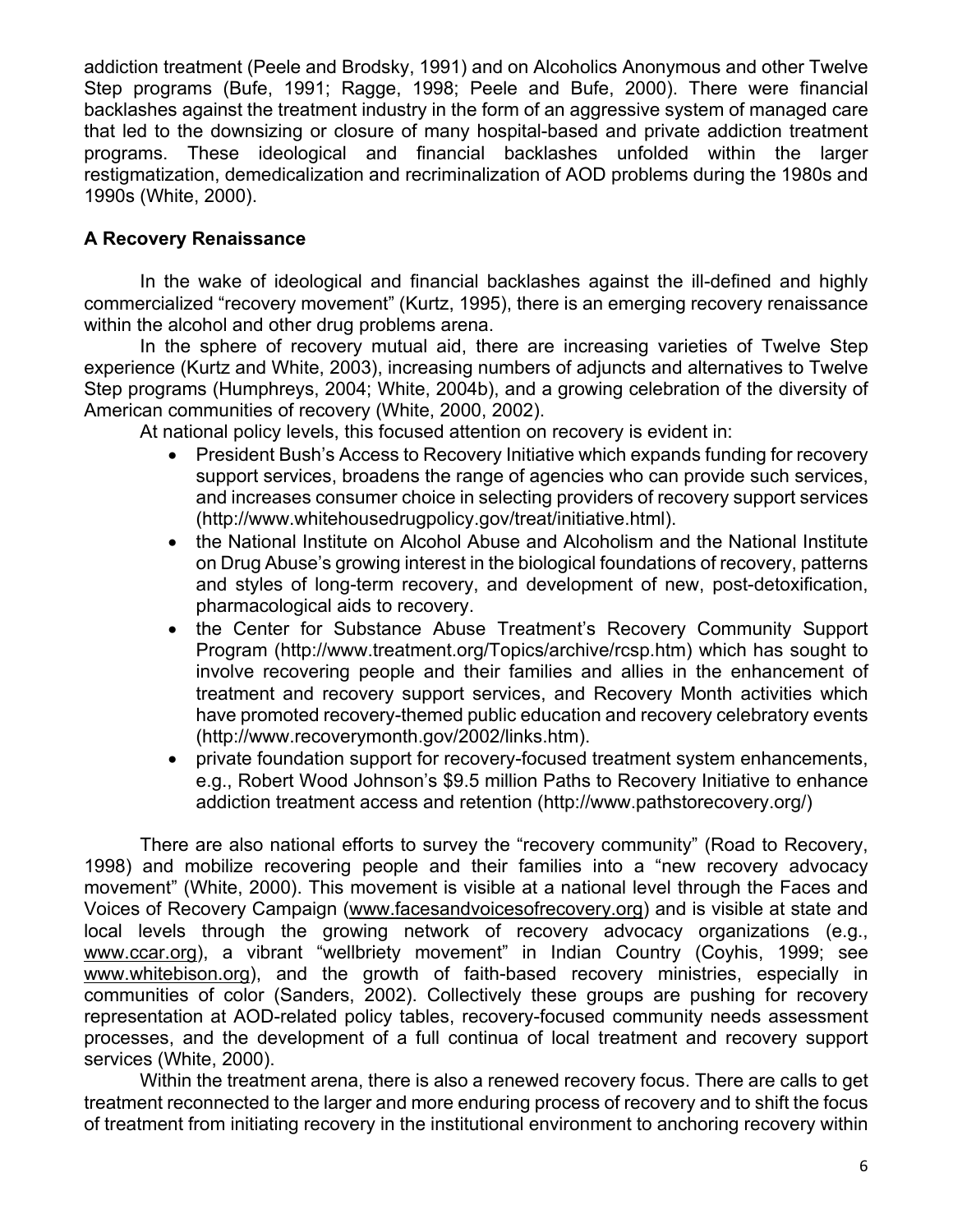the client's natural environment (White, 2002). There are calls to shift addiction treatment from an acute model of care (assess, admit, treat, discharge) to a model of long-term recovery management (RM) (White, Boyle, and Loveland, 2002; Edwards, Davis, and Savva, 2003; Moore and Budney, 2003). The (RM) model parallels approaches used in the treatment of other health disorders characterized by chronicity, course variability, and functional fluidity (McLellan, Lewis, O'Brien and Kleber, 2000; Dennis, Scott and Funk, 2003). There are also increased experiments with "peer-oriented recovery support services", recovery-focused service roles (recovery coaches/mentors/guides), and expanded recovery support structures (self-directed recovery homes) (Jason, et al, 2001).

In the arena of clinical research, there are researchers (e.g., Keith Humphreys, Alexandre Laudet) specializing in the study of recovery support groups, as well as calls for a recovery research agenda (White, 2000; Edwards, Davis, and Savva, 2003), increased meetings between researchers and recovery advocates, and significant new studies of post-treatment monitoring and recovery support services (Godley, Godley, Dennis, Funk & Passetti, 2002; Dennis, Scott and Funk, 2003).

#### **A New Recovery Paradigm**

 This emergence of the recovery concept as a governing image for the field could be simply a passing fad or it could mark a major shift in the central organizing constructs that have shaped American responses to AOD problems. I have argued (White, 2004a) that this renaissance of interest in recovery is the latter. The pathology paradigm has focused on the nature of AOD problems and the nature of individual vulnerability to such problems. It has been based on the assumption that discovering the sources of AOD problems will provide keys to their resolution. Work within this paradigm has deeply enriched our understanding of addiction and has led to many refinements in the treatment of substance use disorders. The intervention paradigm has focused on methods and strategies of resolving AOD problems. This paradigm has been based on the assumption that the evaluation of active responses to AOD problems (whether at social policy levels or through individual-focused early intervention and treatment programs) will result in evidence-based solutions to these problems. The cumulative work within this paradigm has revealed both the benefits and limitations of addiction treatment as it is currently delivered in the United States. Recovery advocates and their professional allies within the treatment and research arenas are calling upon America and the addictions field to move beyond it central focus on AOD problems and their treatment to a more fully developed recovery paradigm. The assumption is that enduring solutions already exist to AOD problems in the lives of hundreds of thousands of individuals and families and in many communities and that a greater understanding of these individuals, families and communities will reveal more global solutions to AOD problem.

Advocates of the emerging recovery paradigm are calling upon treatment agencies and personnel to become more knowledgeable of, and involved within, local communities of recovery. They are pushing treatment programs to shift their focus from acute interventions to models of long-term recovery support services. Recovery advocates are calling for an intensification of pre-treatment recovery support services that strengthen the engagement process, enhance motivation for change, remove environmental obstacles to recovery, determine whether the individual/family can initiate and sustain recovery without formal, professionally-directed treatment services, or link the individual/family to the most appropriate treatment services. This recovery paradigm also suggests an intensification of in-treatment recovery support services to enhance treatment retention and enhance transfer of learning from institutional to natural environments. It is altering the nature and duration of the traditional service relationship. And it is shifting the focus of treatment from acute stabilization to post-treatment recovery management, e.g., post-stabilization monitoring (recovery check-ups), stage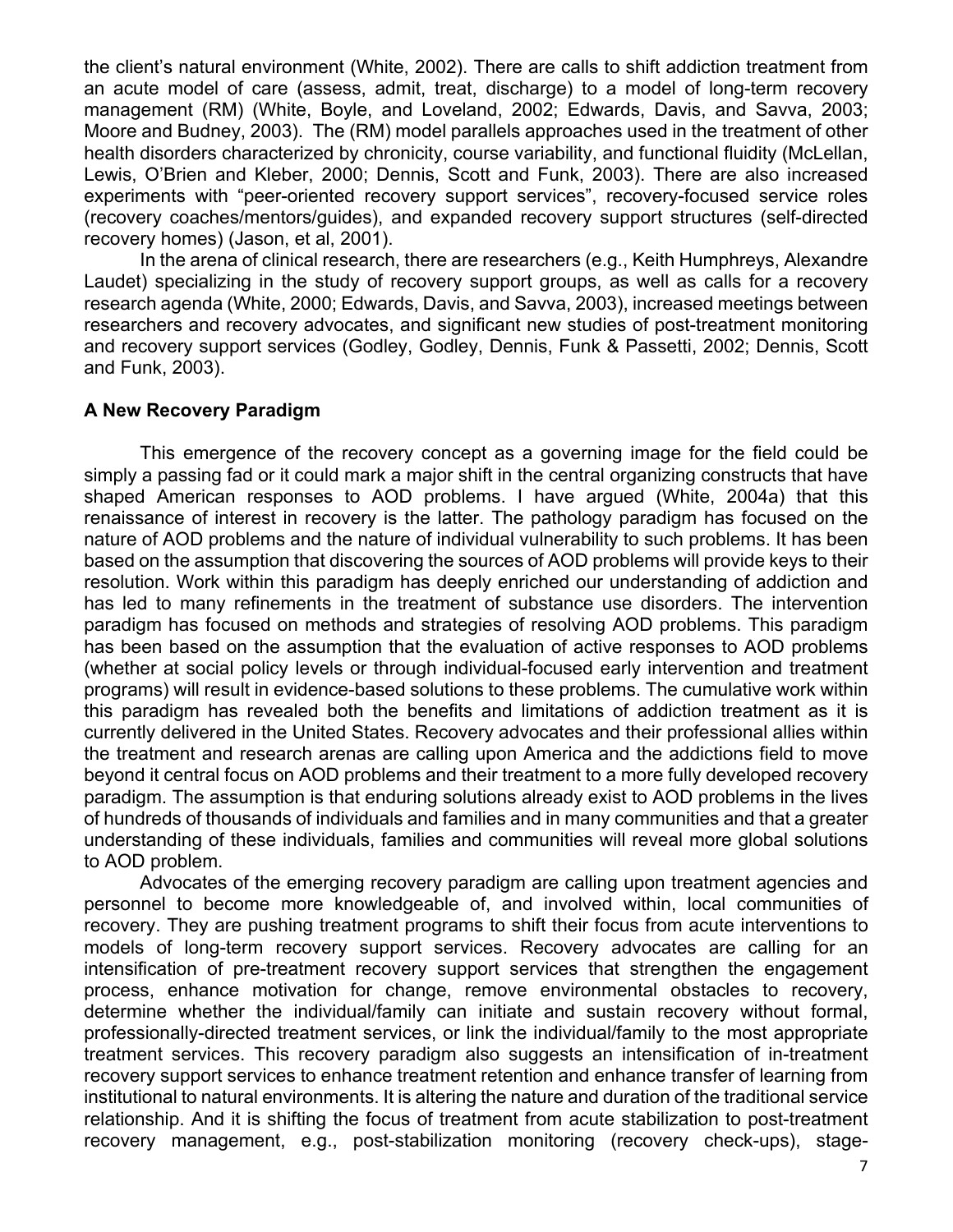appropriate recovery education, recovery coaching, active linkage to communities of recovery, recovery community resource development, and early re-intervention. Creating recoveryoriented systems of care will require a reconceptualization of the continuum of care, changes in the selection and training of care providers and a reformulation of systems of service reimbursement. Some states (e.g., Connecticut and Arizona) have formally begun this process.

The concept of recovery as a governing image has had a long birth and a stormy adolescence but is poised to emerge as the central organizing construct within the addictions field. That emergence represents not so much an alternative to the pathology and treatment paradigms as a developmental extension of these earlier paradigms. That said, the recovery paradigm could dramatically alter the future of addiction treatment and broader responses to AOD problems in America.

**Acknowledgement:** Support for this article was provided by grants from the National Institute on Drug Abuse (Grant R01 DA15523 and Grant R03 DA13432) and the Illinois Department of Human Services (Office of Alcoholism and Substance Abuse Services) via the Behavioral Health Recovery Management project. The opinions expressed here are those of the author and do not reflect the opinions or policies of these agencies. The author would like to express appreciation to Mike Boyle, Mike Dennis and Chris Scott for their helpful comments on an early draft of this article.

#### **References**

- *Alcoholics Anonymous: The Story of How More Than One Hundred Men Have Recovered from Alcoholism*. (1939) New York City: Works Publishing Company.
- Anderson, D. (Dwight) (1942). Alcohol and public opinion *Quarterly Journal of Studies on Alcohol*, 3(3):376-392.
- Baylor, C. (1919). *Remaking a Man* New York: Moffat, Yard & Company.
- Beecher, L. (1827). *Six Sermons on the Nature, Occasion, Signs, and Remedy of Intemperance*. Boston: T.R. Marvin.
- Benezet, A. (1774). *Mighty Destroyer Displayed.* Philadelphia: Joseph Crukshank*.*
- Berry, J. (1871). *UNIAC: His Life, Struggle, and Fall.* Boston, MA: Alfred Mudge & Son.
- Blau, M. (1991). Recovery fever. *New York*, September 19, pp 30-37.
- Bufe, C. (1991). *Alcoholics Anonymous: Cult or Cure*. San Francisco: See Sharp Press.
- Cooper. J.W. (1913). *Pathological Inebriety: Its Cause and Treatment.* New York: Paul B. Hoeber.
- Coyhis, D. (1999). *The Wellbriety Journey: Nice Talks by Don Coyhis*. Colorado Springs, CO: White Bison, Inc.
- Crothers, T.D. (1893). *The Disease of Inebriety from Alcohol, Opium and Other Narcotic Drugs: Its Etiology, Pathology, Treatment and Medico-legal Relations.* NY: E.B. Treat, Publisher.
- Davies, J.B. (1992, 1997). *The Myth of Addiction*. New York: Harwood Academic Publishers.
- Day, Albert (1867). *Methomania: A Treatise on Alcoholic Poisoning*. Boston: James Campbell. In: Grob, G. (1981). *Nineteenth Century Medical Attitudes Toward Alcohol Addiction*. New York: Arno Press.
- Dennis, M., Scott, C.K. & Funk, R. (2003). An experimental evaluation of recovery management checkups (RMC) for people with chronic substance use disorders. *Evaluation and Program Planning* 26(3), 339-352.
- Edwards, G., Davis, P., & Savva, S. (2003). Scanning the addiction horizons, 2003: Report on a consultation. *Addiction*, 98(11), 1471-1481.
- Fingarette, H. (1989). Heavy Drinking: The Myth of Alcoholism as a Disease. Berkeley: University of California Press.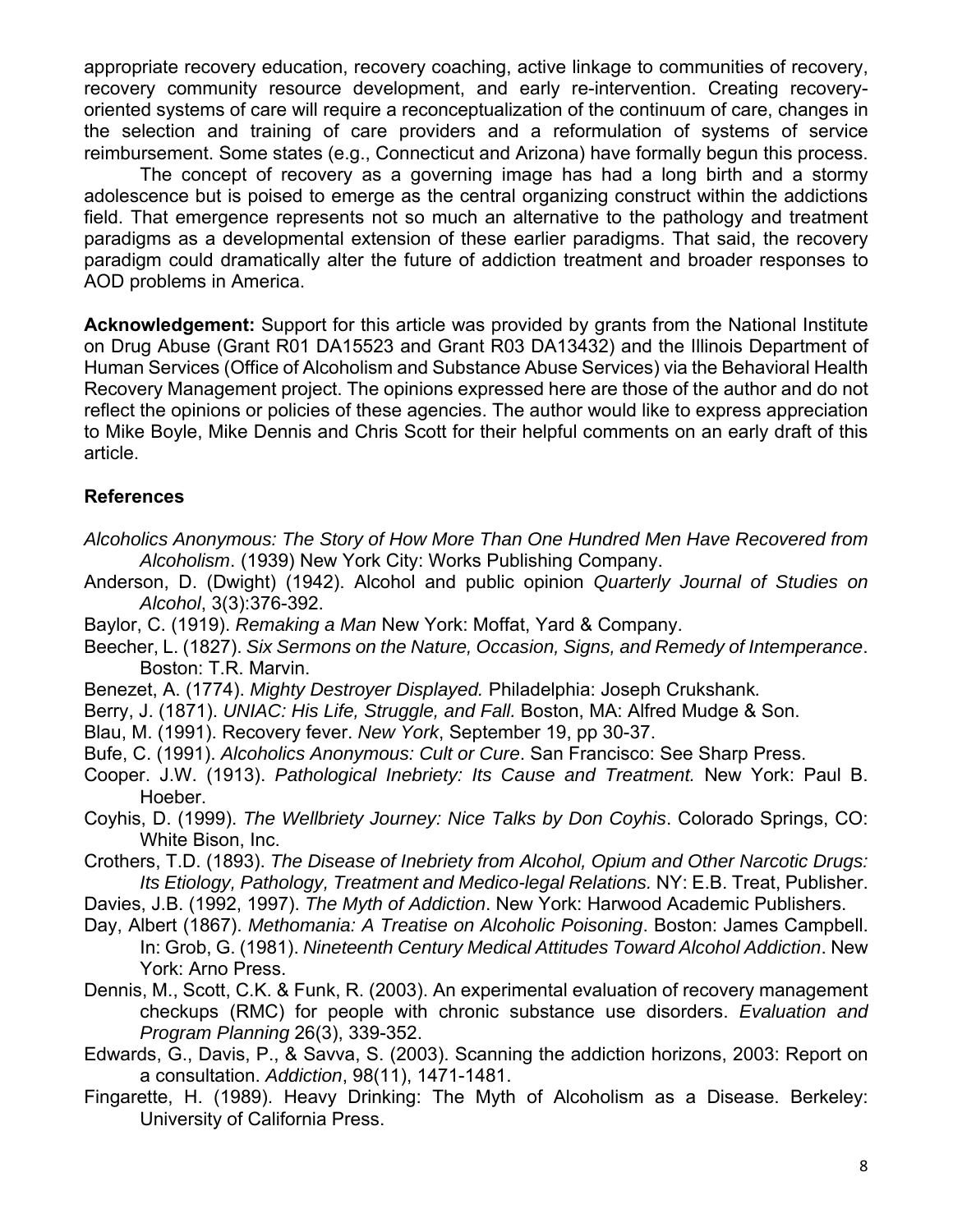- Gale, J. (1842). *Long Voyage in a Leaky Ship; or A Forty Years' Cruise on the Sea of Intemperance*. Cambridgeport, P.L. and H.S. Cox.
- Godley, M., Godley, S., Dennis, M., Funk, R., & Passetti, L. (2002). Preliminary outcomes from the assertive continuing care experiment for adolescents discharged from residential treatment. *Journal of Substance Abuse Treatment, 23,* 21-32.
- Gough, J. (1870). *Autobiography and Personal Recollections of John B. Gough.* Springfield, MA: Bill, Nichols & Company.
- Green, A. (1848). *The Life and Experiences of A.V. Green, The Celebrated Ohio Temperance Sledge Hammer*. Wooster: Printed by the Author.
- Harrison, D. (1860). *A Voice from the Washingtonian Home.* Boston: Redding & Company.
- Humphreys, K. (2004*). Circles of Recovery: Self-help Organizations for Addictions*. Cambridge, UK: Cambridge University Press.
- Jason, L.A., Davis, M.I., Ferrari, J.R. And Bishop, P. D. (2001). Oxford House: A review of research and implications for substance abuse recovery and community research. *Journal of Drug Education* 31(1):1-27.
- Johnson, B. (1973). *The Alcoholism Movement in America: A Study in Cultural Innovation* . Urbana, Illinois: University of Illinois Ph.D. Dissertation.
- Kaminer, W. (1992). *I'm Dysfunctional, You're Dysfunctional.* Reading, MA: Addison-Wesley Publishing Company.
- Katz, S. and Liu, A. (1991). *The Codependency Conspiracy.* New York: Warner Books.
- Kurtz, E. (1995). The Backlash against Recovery. Presented at the Rutgers Summer School of Alcohol and Drug Studies, June 7 and June 18.
- Kurtz, E. and White, W. (2003) Alcoholics Anonymous. In Blocker, J. and Tyrell, I. *Alcohol and Temperance in Modern History*. Santa Barbara , CA: ABC-CLIO, pp. 27-31.
- Levine, H. (1978). The discovery of addiction: Changing conceptions of habitual drunkenness in America. *Journal of Studies on Alcohol*, 39(2):143-174.
- Mann, M. (1944). Formation of a National Committee for Education on Alcoholism. *Quarterly Journal of Studies on Alcohol,* 5(2):354.
- McLellan, A.T., Lewis, D.C., O'Brien, C.P, and Kleber, H.D. (2000). Drug dependence, a chronic medical illness: Implications for treatment, insurance, and outcomes evaluation. *Journal of the American Medical Association* 284(13):1689-1695.
- McKenzie, D. (1875). *The Appleton Temporary Home: A Record of Work.* Boston: T.R. Marvin & Sons.
- Moore, B.A. & Budney, A.J. (2003). Relapse in outpatient treatment of marijuana dependence. *Journal of Substance Abuse Treatment*, 25:85-89.
- Parrish, Joseph (1883). *Alcoholic Inebriety: From a Medical Standpoint with Cases from Clinical Records*. Philadeplphia: P. Blakiston, Son & Co.
- Peabody, R. (1933). *The Common Sense of Drinking*. Boston, Massachusetts.
- Peele, S. (1989). *Diseasing of America: Addiction Treatment Out of Control.* Lexington, MA: Lexington Books.
- Peele, S. and Brodsky, A. (1991). *The Truth about Addiction and Recovery*. New York: Simon and Schuster.
- Peele, S. and Bufe, C. (2000). *Resisting 12-Step Coercion: How to Fight Forced Participation in AA, NA, or 12-Step Treatment*. Tucson, AZ: See Sharp Press.
- *Proceedings 1870-1875, American Association for the Cure of Inebriates* (1981). NY: Arno Press.
- Ragge, K. (1998). *The Real AA: Behind the Myth of Twelve Step Recovery*. Tucson, AZ: See Sharp Press.
- *The Road to Recovery: A Landmark National Study on the Public Perceptions of Alcoholism and Barriers to Treatment.* (1998). San Francisco, CA: Peter D. Hart Research Associates, Inc./The Recovery Institute.